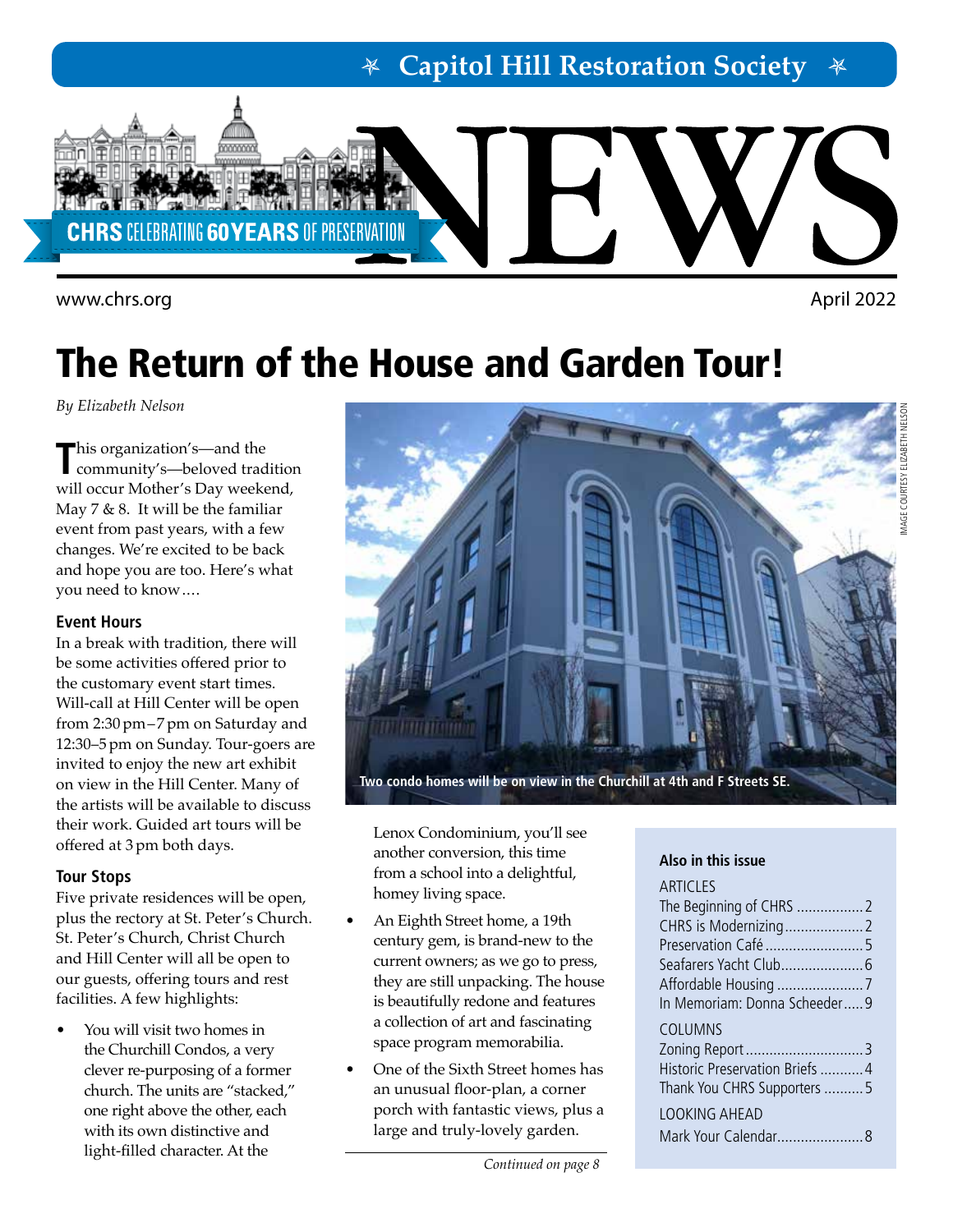# **The Beginning of CHRS**

*By Trudy Peterson*

**D**o you think of Third and E NW as part of Capitol Hill? Many years ago, the founders of the Restoration Society did. Do you think that the restoration of Capitol Hill was spurred from the Southeast quadrant? All the Society's founders were from the Northeast.

Do you think that the House and Garden Tour is the reason the Society was formed? Actually, the tour was begun by Friendship House and only taken over by CHRS when Friendship House elected not to continue it. And do you think the Society predated other civic groups on the Hill? One of the founding members of the Society was the president of the already existing Stanton Park Citizens Association.

CHRS celebrates its founding on January 28, 1955. That's the date that eight Hill residents met at the 11 Third Street NE, house of Lt. Col. and Mrs. Paul L. McPherran, to form a society with two purposes: to foster interest in restoring homes on Capital Hill and to publicize the restorations.

In rather lofty language, the group declared in a press release

prior to the March meeting: "Our purpose is to accelerate the private restoration work that has begun in this locality, to offset the flight to the suburbs with encouragement to remodeling and to foster a civic and national pride in a distinguished and charming section of our city."

They named the new organization the "Capitol Hill Restoration Society," rejecting "Capitol Hill Restoration and Historic Society" and "Restoration of Capitol Hill." The name stuck. One of the organizers, a fellow named John Poindexter (not the John Poindexter of later political fame), drafted the first by-laws. They were adopted on May 4, and Richard H. Stringfellow became the first elected President.

 The first two meetings were in the McPherran's living room, but the interest was so great that a larger place was needed. The third meeting, in March 1955, was at the Alva Belmont House, the headquarters of the National Women's Party, at 144 Constitution Avenue NE. The Society would continue to meet at Belmont

House until September 1959, when it outgrew that meeting space.

One of the first major activities of the Society, in August 1955, was to petition the National Capital Planning Commission to make "a proper survey of the following area, with a view towards declaring it a Renewal Area for advantageous purposes looking to the restoration of Capitol Hill: On the north—E Street from 3rd N.W. to 11<sup>th</sup> N.E. On the east— $11<sup>th</sup>$  Street from E N.E. to G S.E. On the south—G Street from  $3<sup>rd</sup>$  S.W. to  $11<sup>th</sup>$  S.E. On the west—  $3<sup>rd</sup>$  Street from E N.W. to G S.W."

And since then, CHRS has continued to petition the city, on behalf of all the people who live in the Capitol Hill interest area. As the press release after the first meeting reported, the first meeting ended "with the fervent hope of its members for many more to follow." They could hardly have imagined that "many more" would last 67 years and beyond.  $\star$ 

# **CHRS is Modernizing**

*By Maygene Daniels*

To better serve our members,<br>CHRS is adopting new, secure membership management software. Among the system's many advantages, you will be able to access information about your membership via a member portal, and will easily be able to renew online. Our communications with you regarding your membership also will be streamlined. We expect this system to go online on April 1, 2022.

In the future, membership communications that you receive from CHRS will usually be by email, with an online link to your personal membership record. You will be able to click a button to access your membership record and renew directly online. If you prefer to pay by check, you can print the renewal form and mail it to the CHRS office.

We think that this new system will be seamless and easy to use, but

if you have questions or encounter any issue, our office manager, Jill Uvena Cullinane, will be available to help. If you don't regularly receive CHRS emails, please contact her at: [CapHRS420@gmail.com](mailto:CapHRS420%40gmail.com?subject=) to be sure that we have an up-to-date email for you in our system.

CHRS also is reviewing membership levels and benefits, with a view to simplifying and clarifying our operations. Stay tuned! ★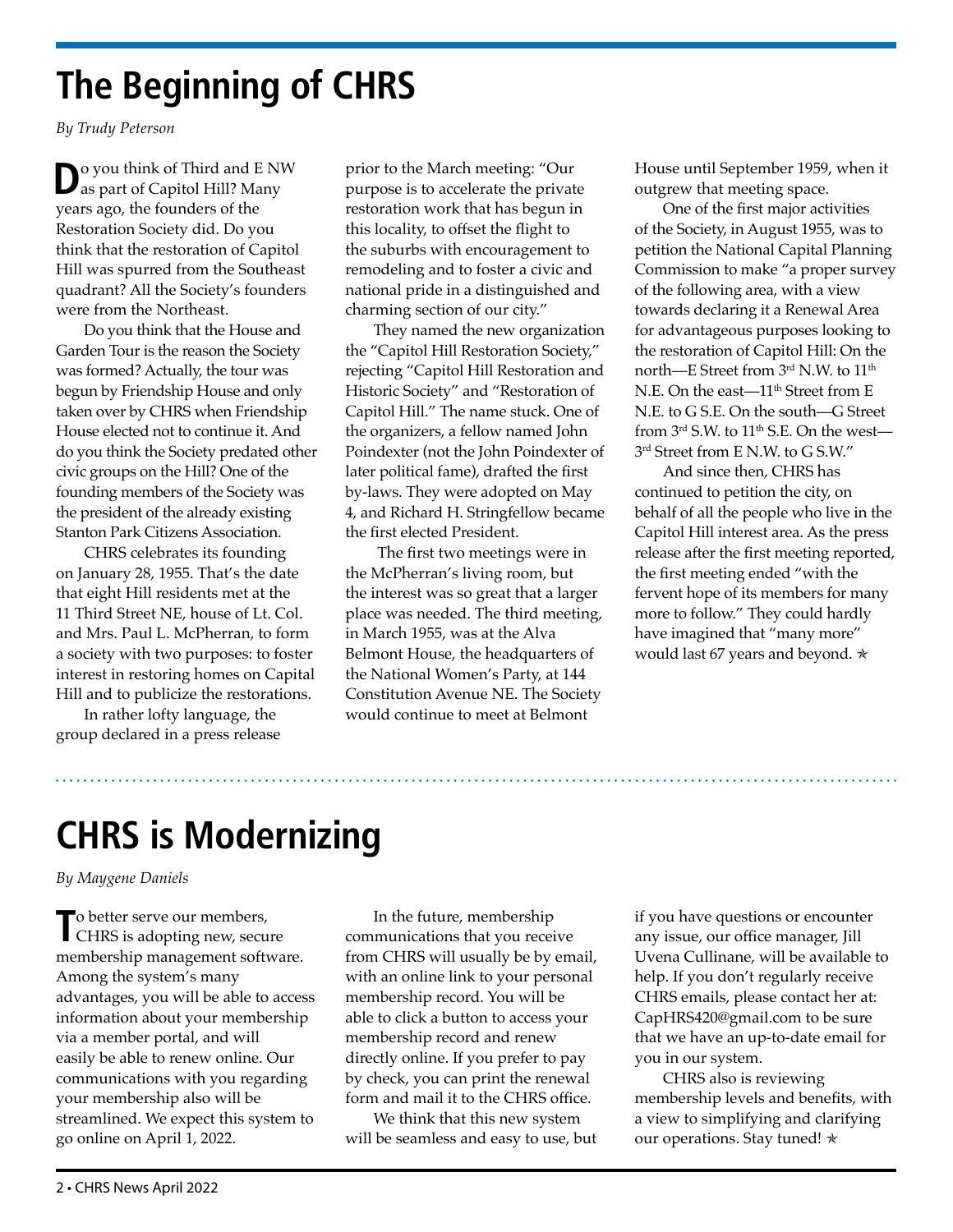### Capitol Hill Restoration Society (CHRS)

#### BOARD OF DIRECTORS

| President  Beth Purcell                   |
|-------------------------------------------|
| First Vice President Angie Schmidt        |
| Second Vice President Tina May            |
|                                           |
| Secretary Maygene Daniels                 |
| At Large Beth Hague                       |
| At Large Joanna Kendig                    |
| At Large  Jackie Krieger                  |
| At Large Christine Mullins                |
| At Large Gary Peterson                    |
| At Large  Jim Thackaberry                 |
| Immediate Past President Elizabeth Nelson |

#### COMMITTEE CHAIRS

| Beyond the Boundaries Beth Purcell    |
|---------------------------------------|
| Budget & Administration*Nick Alberti  |
| City Planning* Monte Edwards          |
| Communications*Vacant                 |
| Community Development* Chuck Burger   |
| Community Relations. Elizabeth Nelson |
| Environment* Joanna Kendig            |
|                                       |
| Historic Preservation*  Beth Purcell  |
| House & Garden TourElizabeth Nelson   |
|                                       |
| Membership* Maygene Daniels           |
| Public Safety* Undine Nash            |
| Public Space Steve Kehoe              |
| Zoning* Beth Hague                    |
| * Chair is an appointed Board Member  |

NEWSLETTER

Angie Schmidt and Kelly Vielmo, Editors

WEBMASTER

Elizabeth Nelson

OFFICE MANAGER

#### Jill Uvena Cullinane

To reach any of the above, please contact the Society offices at (202) 543-0425 or via e-mail: caphrs420@gmail.com.

#### ABOUT CHRS

Capitol Hill is a special place. We promote, preserve, and enhance the character of our historic neighborhoods.

Since its founding in 1955, CHRS has worked continuously to make Capitol Hill the desirable location it has now become. Due to CHRS's efforts, Capitol Hill won designation as a historic district in 1976. Today, that legacy of standing up for the community continues with our work in planning, zoning, historic preservation, and public safety.

CHRS is a volunteer organization, made up of Hill residents who love their historic neighborhoods and want to ensure that the unique character of the Hill is around for future generations. Come join us!

> To learn more or join, please visit: [www.CHRS.org](http://chrs.org/)

# **Zoning Report**

*By Elizabeth Hague*

**O**n March 2, 2022, five members of the CHRS Zoning Committee met to discuss cases via Zoom. Representatives from five cases participated to present their cases. The Committee voted to support two cases, to oppose one case and to support two appeals.

**BZA #20640**, 739 12th Street SE. The Committee voted to oppose the applicant's request for a special exception for rear addition requirements to build a long twostory addition. The Committee notes that the proposed plan will require building 15' beyond one adjacent neighbor in the rear, which is 5' beyond the 10' matter-of right. The Committee opposed a similar project (BZA 20335) next door last year that, having been approved by the BZA, is now under construction.

Approval of such projects encourages the trend toward projects inching to increasingly long additions to the rear, well beyond the ten-foot by-right zoning allowance, as this case and the case approved last year demonstrate. Because the construction of the neighbor to the north approved last year has already started, the currently proposed project is just under 5 feet beyond that neighbor (it would have been significantly over the by-right ten feet last year). The adjacent neighbor to the south whose house remains at the original length is most impacted by the project and requested a shadow study, which was filed on February 27, 2022.

ANC6B supported the applicant but not unanimously; the Office of Planning filed a letter of support after the CHRS Zoning Committee met. The BZA virtual hearing was scheduled for March 9, 2022; at that meeting, the Chairman of the BZA removed the application from the

Expedited Review Calendar and \*rescheduled\* it for a virtual public hearing on April 27, 2022 through Webex. The file will remain open until 24 hours before the hearing.

**BZA #20646**, 931 5th Street NE. The Committee voted to take no position on the applicant's request for a special exception to construct a fourth-story penthouse, on top of a new by-right third-story addition. The Committee notes that the third-story addition involves no setback directly atop an existing cornice (we advocate a 3' setback for additions atop cornices) and that the penthouse exceeds matter-of-right permitted height (38' rather than the allowed 35').

The Committee also notes that the architect made an effort to come up with a design that would fit into the surrounding neighborhood, mitigate the effects, and remain in character with the original building by keeping the third story addition a few feet below the 35' allowance. In addition, the project has the support of surrounding neighbors, including the two adjacent neighbors. The ANC 6C's Planning, Zoning, and Economic Development (PZE) Committee supported the project with a similar note about the cornice. The BZA hearing was scheduled for March 23, 2022.

**BZA #20651**, 628 9th Street NE. The committee voted to take no position on the applicant's request for: 1) a special exception for rear yard requirements to build a two-story rear deck (not enclosed) to replace an existing two-story structure; and 2) an area variance for lot occupancy from 73.9% to 81.5 %. The BZA hearing was scheduled for March 23, 2022.

*Continued on page 6*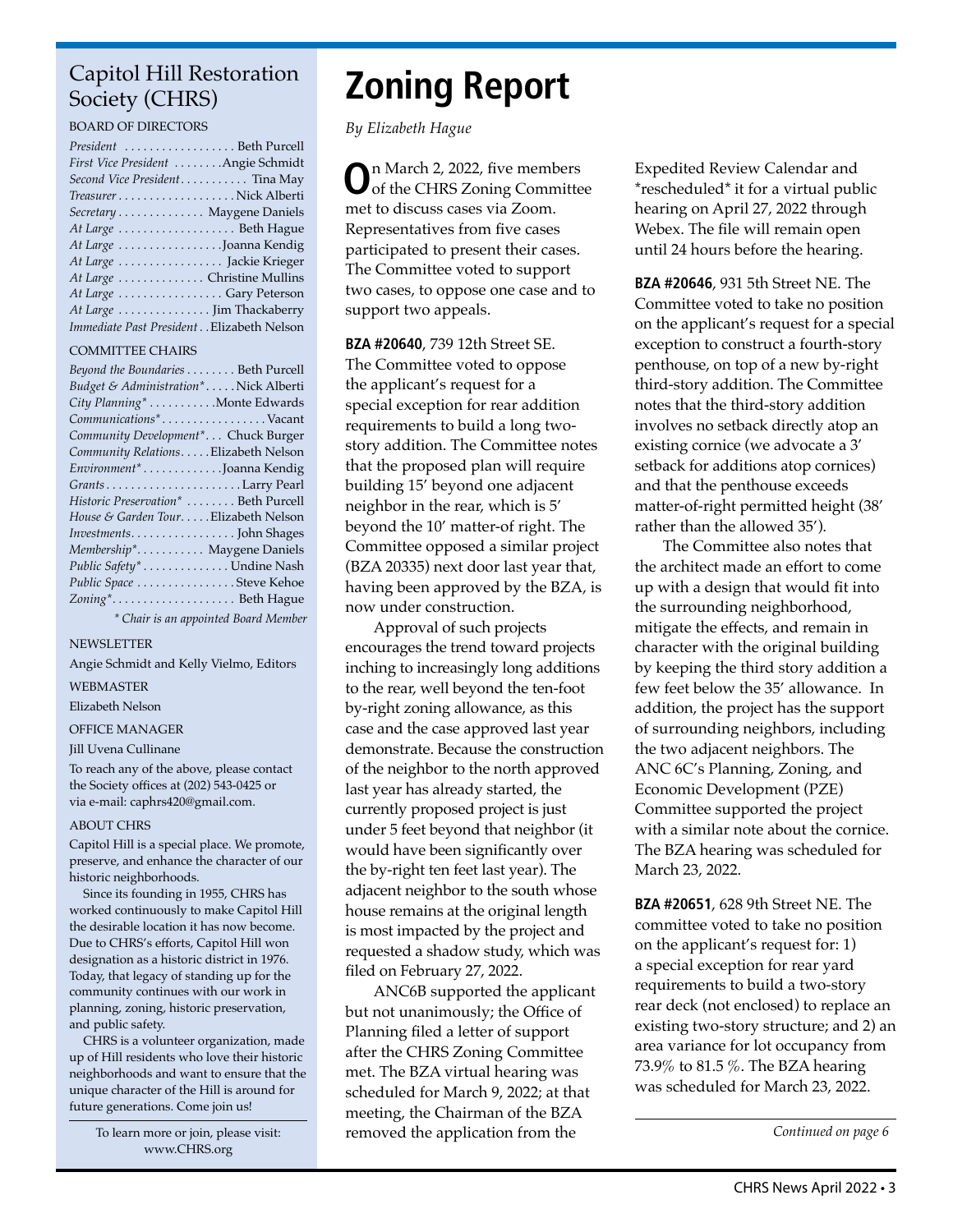# IMAGES COURTESY BETH PURCELL AGES COURTESY BETH PU

# **Historic Preservation Briefs**

*By Beth Purcell*

**T**he Historic Preservation Review Board (HPRB or the Board), considered the following cases at its virtual hearings on February 24 and March 3, 2022. HPRB is responsible for determining if proposed changes to a building are consistent with the DC Preservation Act. A "concept review" is a preliminary determination of a building owner's plan to alter the building, and if the concept is approved, the owner will return to the HPRB for a final review.

**528 4th Street SE**, HPA 22-145, permit/replace aluminum siding with Hardie Plank siding. This twostory semi-detached frame house was built in 1874 or earlier. It is a contributing building. The applicant proposed removal of the existing aluminum siding and replacement with 7" smooth, pre-painted Hardie Plank siding.

**Interested in learning more about historic district designation?** Contact CHRS at info@chrs.org.

We agreed that while the use of Hardie Plank siding might be problematic, a typical smooth lapped cedar siding with a nominal dimension of ½" by six inches has an actual dimension of about  $3/8''$  by  $51/2''$  nearly identical to Hardie Plank. We did not oppose the use of modern, durable materials that closely replicate original materials because it is important to recognize that old growth building materials are no longer available and that in many instances modern materials should be employed, as the Board has permitted with windows.

The HPO guidelines recommend removal of nonoriginal wall coverings to determine the condition and design of the original wall. The owner represented that the original siding was previously removed and that there is no record describing the prior, original siding. We believed that this project may be compatible with the Capitol Hill Historic District. We





**638 East Capitol Street NE.** 

recommended additional research and analysis of the dimensions of the lapped siding, corner trim, and window trim. The Board decided that Hardie Plank was not compatible with this house, and required the applicant to install wood siding on the front and side elevations.

**Consent calendar.** HPRB approved the following cases:

- **912 G Street SE**, HPA 22-085, concept/add roof deck to garage.
- **739 12th Street SE**, HPA 22-137, permit/two-story rear addition.
- **638 East Capitol Street NE**, HPA 22-092, concept/twostory rear addition and garage alterations. ✯

**528 4th Street SE.**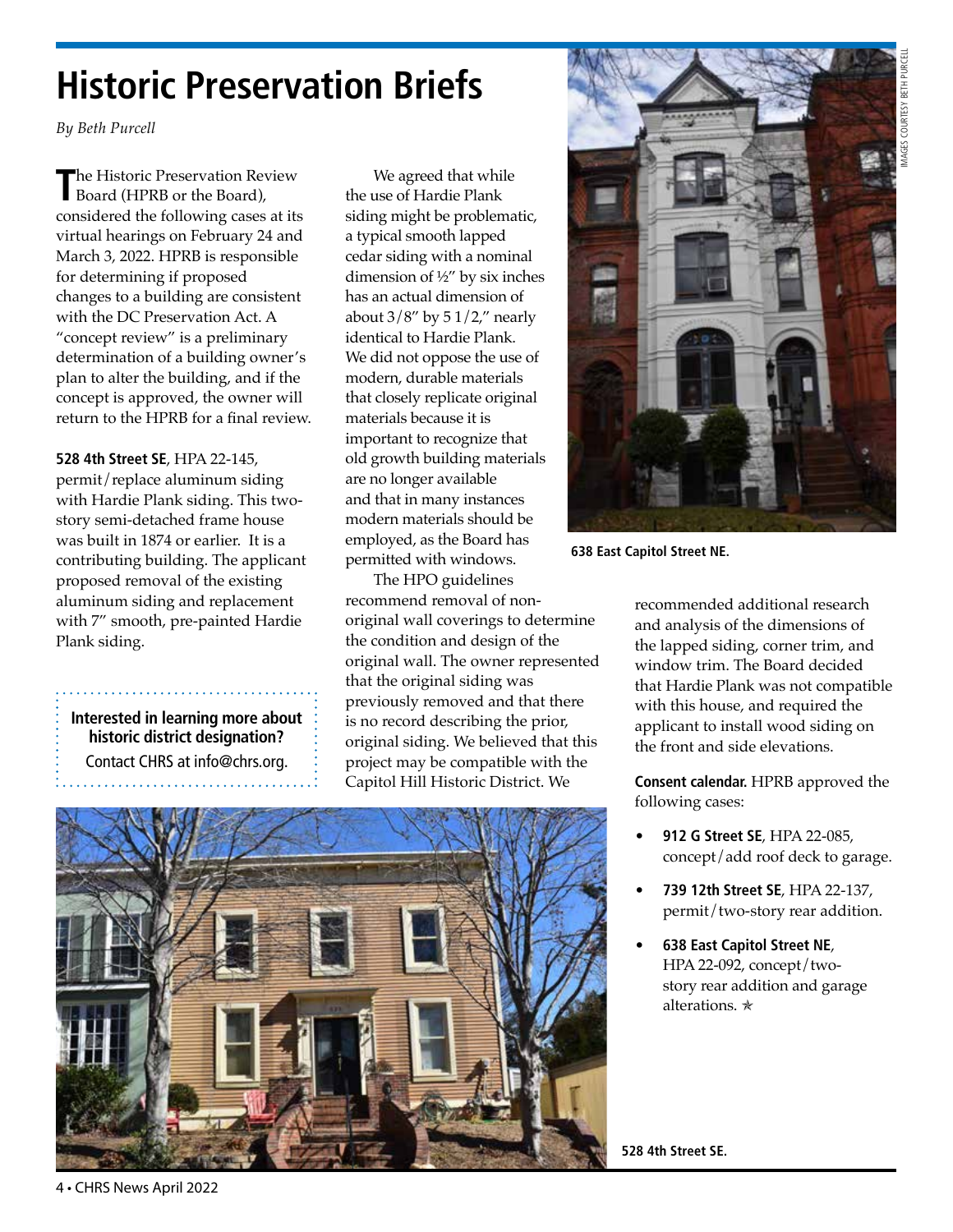## **The Naval Gun Factory and Its Local Workforce**

*By Christine Mullins*

**O**n March 15, Dr. Edward Valentin, historian and curator at the National Museum of the United States Navy, met virtually with CHRS members to describe one of the museum's newest temporary exhibits, "Arming a New Navy: The Naval Gun Factory and Its Local Workforce." The exhibit presents the history of Building 76, the home of the National Museum of the United States Navy, with a broader social history of the people who lived in the neighborhood and worked at the Navy Yard.

The Washington Navy Yard has supported US naval operations since 1799. Valentin explained that the navy was relatively small from 1775 to the 1870s. With the exception of the Civil War, its main role was to defend US coasts and protect commerce.

During the 1880s a special board of naval officers convinced Congress to fund the construction of new cruisers, made of steel with electric lighting and breech-loading guns. By the 1890s, the mission of the US Navy had expanded to "controlling the seas" in support of the imperialistic ambitions of the United States. The naval leaders "embraced strategies, operations, and doctrines that would promote offensive actions and decisive engagements" among the world's large fleets and battleships.

In 1883 Congress established a special board to find ways to expand the navy with more battleships and more fire power. In 1886, Congress accepted the board's recommendations to create a government-run naval gun factory at Washington's Navy Yard. It took six years before the factory was in full operation.

The Naval Gun Factory would feature a series of interconnected shops that each had their own unique tools and functions, which were

housed in different buildings. An internal railway system was built to transport the materials, equipment, and manufactured guns from one part of the yard to another.

From 1886 until it closed in 1961, the Naval Gun Factory was one of the largest employers in Washington, DC. It relied heavily on nearby neighborhoods, including Capitol Hill, Barney Circle, Anacostia, and Fairlawn, to supply its workforce of thousands of people from a diverse array of backgrounds, including European immigrants, women, and Black Americans.

Valentin showed several group photos of employees who had worked at the Navy Yard during the World War I era. This included group portraits of the construction and repair department and the planning and estimating force. The women in the photos worked as clerks. A newspaper clipping showed the results from the area bowling league with teams from several different work departments. Another clip explained that the CLOFFEPS baseball team was an acronym for six different machine shops: cartridge case, laboratory of foundry, forge, electric, pattern, and steam.

Working at the Naval Gun Factory involved long hours and dangerous working conditions. Most employees walked or took the streetcar to work, entering the factory through the Latrobe Gate. According to the 1910 census data, the Navy employed 25% of the residents in Barney Circle.

Most Black workers were relegated to performing menial labor at the Navy Yard. In April 1921, the *Baltimore Afro American* ran the headline,"Navy Yard Branded the 'Worst Discriminator'" because it did

### **Thank You, CHRS Supporters!**

CHRS wishes to thank the following donors for their invaluable support:

### **Memberships**

**SILVER** Bill Crews and Steve Kehoe Patricia Molumby Raymond Prince and Bernadine Prince

not hire any of the Black graduates of the company's apprenticeship program despite its expressed need for skilled workers, but it hired 399 of its 437 White graduates. This changed when Black activists pressured President Roosevelt to end this discrimination in the defense industry during World War II. Valentin said that 300 of the 1,200 women hired from the DC area were Black.

Valentin explained that the Navy Yard had as many as 20,000 employees during World War II. However, this workforce was gradually reduced during the 1950s when the country reduced its troop numbers and conventional weapons and began to focus on a new nuclear arsenal. The Navy eventually closed the doors of the Naval Gun factory in 1961.

Valentin encouraged participants to visit the National Museum of the United States Navy, which is open to visitors Monday–Saturday. You can access a recording of this presentation on the CHRS website at chrs.org/ naval-gun-factory-pc. **★**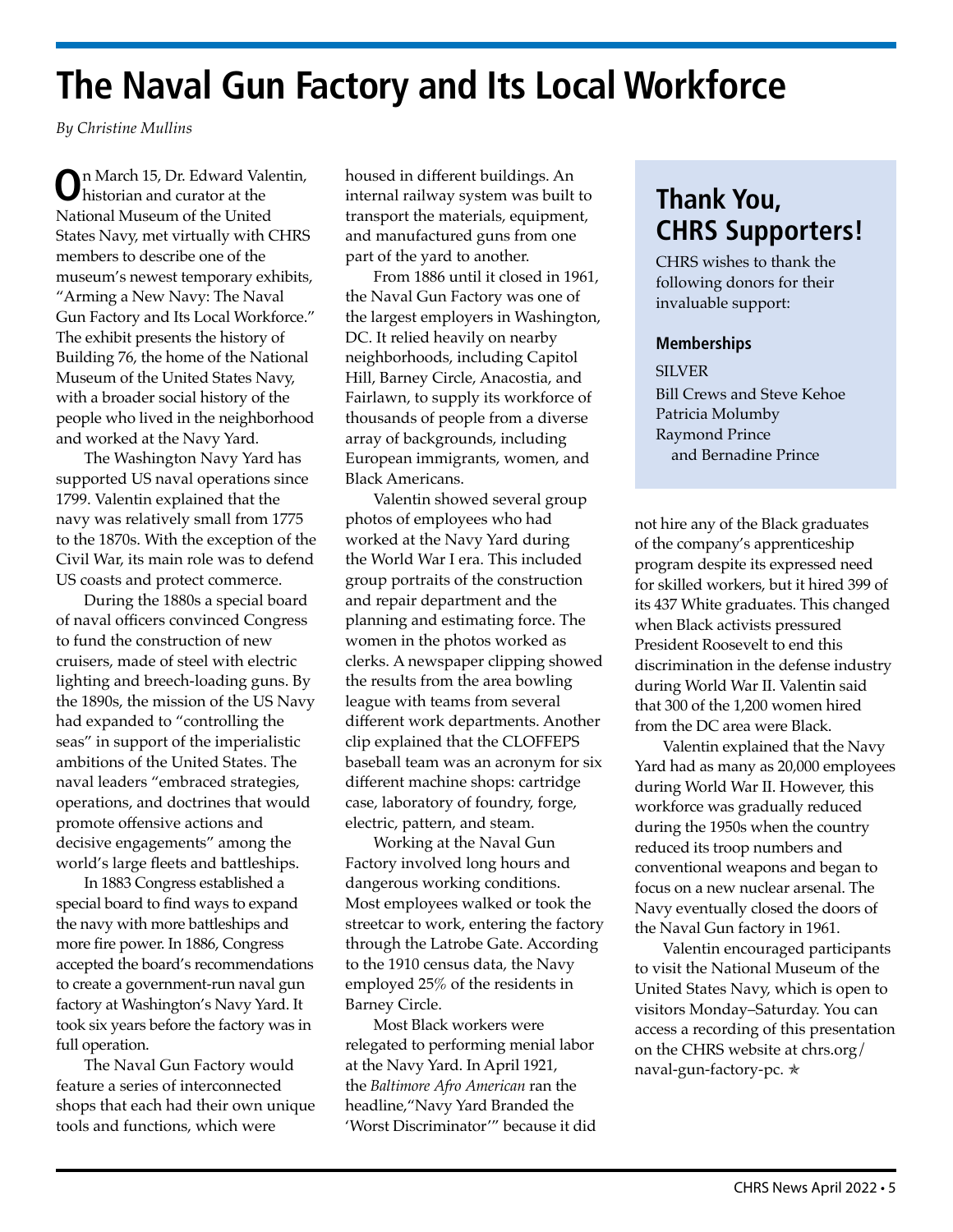# **Seafarers Yacht Club Recommended for National Register of Historic Places**

**T**he HPRB designated the Seafarers Yacht Club (Case 22-02), 1950 M Street SE, a historic landmark to be entered in the DC Inventory of Historic Sites, and further recommended that the nomination be forwarded to the National Register of Historic Places for a listing of local significance. The Seafarers Yacht Club was determined eligible under National Register criterion A and District of Columbia criterion B for its historic significance.

The Club was established in 1945 by and for Black motorboaters in Washington, DC. The club is the oldest operational Black boating club in the United States. The staff report states:

The half-acre club property includes two contributing buildings (clubhouse and wheelhouse), two contributing structures (marine railway and boat ramp), and the noncontributing docks, shed, and flagpole. It retains all the hallmarks of a boat club with a clubhouse facing the Anacostia River through an expanse of glass, outdoor space for enjoyment of members and guests, and marine facilities that clearly denote the property's function. Its integrity of location, design, feeling, association, materials, and craftsmanship remain intact. … The period of significance for Seafarers extends from the club's creation in 1945 until the construction of its present clubhouse in 1964.  $★$ 



**Seafarers Yacht Club clubhouse, 1950 M Street SE.**

### **Zoning Briefs,** *continued from page 3*

**BZA #20652**, 909 Kent Place NE. The Committee voted to support the applicant's request for a special exception for lot occupancy, from 60% to 67.5%, to remove an existing rear deck and construct a one-story rear addition. There are letters of support from adjacent neighbors and ANC6A supports the proposal. The BZA hearing was scheduled for March 23, 2022.

**BZA #20653**, 1500 D Street SE. The Committee voted to support the applicant's request for a special

exceptions for lot occupancy relief and rear yard requirements in order to build a second floor on an existing non-conforming one-story building that occupies 100% of the lot in the MU-4 zone. There are letters of support from nearby neighbors, though one neighbor has concerns about light blocking. The owner has agreed to do a light study to address this concern; CHRS's support is contingent on the completion of this study. The BZA hearing was scheduled for March 23, 2022. ∗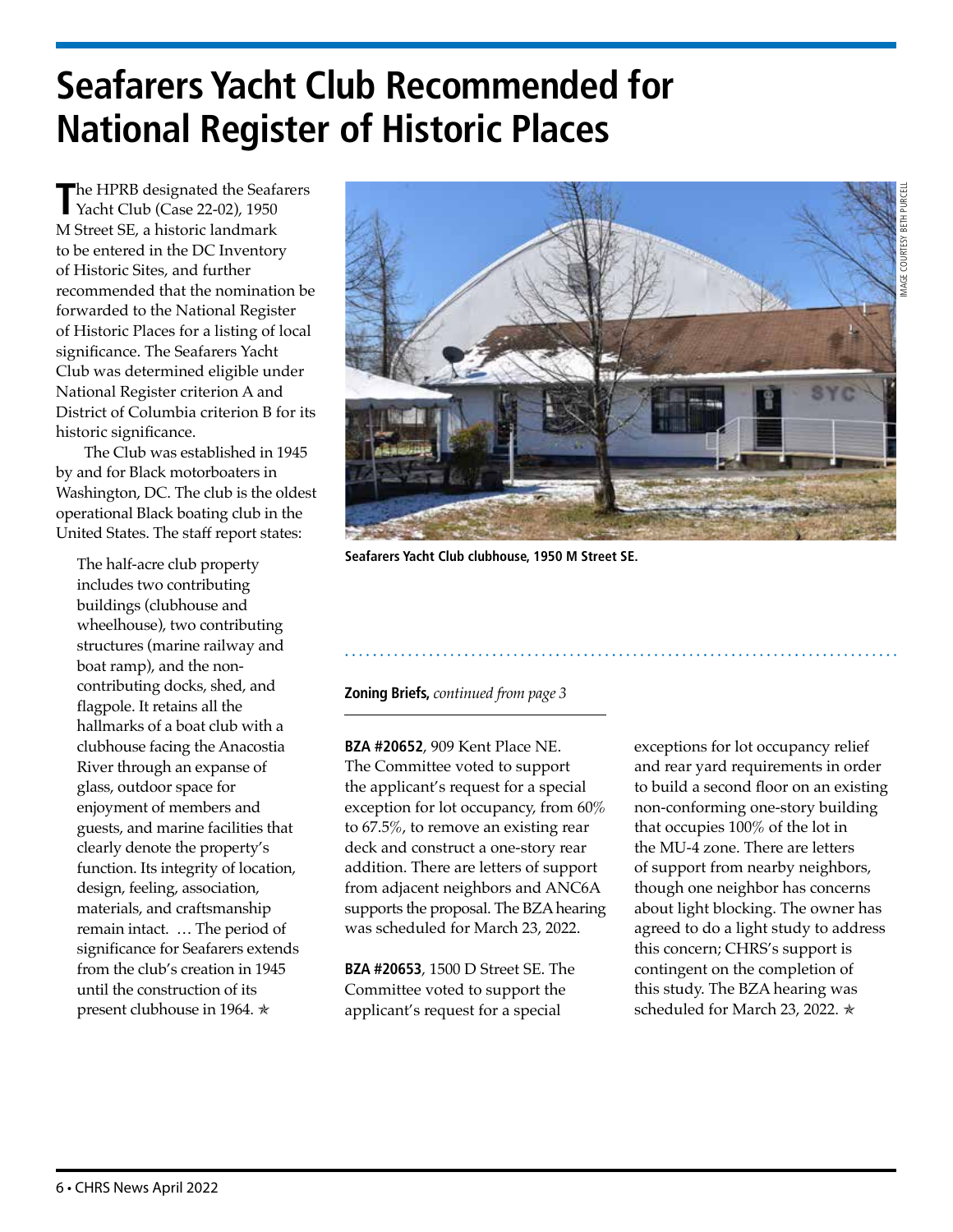# **Affordable Housing: Townhomes on Capitol Hill**

*By Monte Edwards*

As the District continues to focus<br>
on the need for affordable housing, it has had for more than two decades an exemplary mixed-income community that could serve as a model for future affordable housing developments. Townhomes on Capitol Hill (THCH), a limited equity cooperative, is in the block bounded by 6th and 7th Streets and Ellen Wilson and I Streets SE. A number of key characteristics critical to its success could be emulated in other affordable housing developments. Among those key characteristics:

• While the 134 units in THCH vary by size (one, two, and three bedrooms and several ADA units), each is built to the same market standard. Specific units are not assigned to households with a specific income. When a unit becomes vacant, the incoming household may have an income that is substantially lower or higher than the departing household.

### **Capitol Hill Home Photo Contest Results**

Congratulations to our winners: David Parkes, Patrick Serfass, and Margit Leiner-Henry! And to our runners-up: Maria Helena Carey, Jill Baranik, and Heather Bien. We were glad to have an expanded team of six judges to vote on the fifty fantastic submissions—from stalwarts who send us something lovely every year and new participants alike! Details and photos will appear in the May newsletter.

- The community was designed by a top-notch architect and a prominent landscape architect. The American Institute of Architects selected THCH for a 1998 Honor Award for Urban Design. It blends seamlessly into its surroundings. Its design and the fact that it is well-maintained has helped to attract higher income households — those with incomes up to 80% of area median income (AMI) and, in some cases, up to 115% of AMI.
- The community is managed by a private, property management company that was selected by and reports to THCH's Board of Directors.
- Because the District owns the land on which THCH was built and provided it at a nominal cost and because the US Department of Housing and Urban Development provided 100 percent of the capital costs of developing THCH, the community carries no debt. In future affordable housing developments, there will be a direct correlation between the size of the capital contribution from District or federal sources to the new community and the number of very low income households that can be served in that community.
- Every one of the 134 units in THCH is income restricted. One quarter of the units are for households with incomes from 0 to 25% of AMI (for a family of 4, up to \$32,250); one quarter are for households with incomes from 25% to 50% of AMI (for a family of 4, between \$32,250 and

\$64,500); and half of the units are for households with incomes from 50% to 80% of AMI (for a family of 4, between \$64,500 and \$103,200). Thus, a family of four, with a single wage-earner earning a minimum wage of \$16.10/hour (\$32,000 yearly income) can qualify for THCH housing.

- Residents pay about 30 percent of income as monthly housing payments. Residents buy into the cooperative at affordable levels, and those who stay longer than three years earn a small amount of appreciation that is paid out upon resale. There is an annual recertification of household incomes and if the income of a given household increases, they will be moved to a higher band as long as space is available.
- Now in its third decade, THCH has received no operating or capital funds from either HUD or the District since it opened. Housing payments from higher income households subsidize those from lower income households. Band III residents pay either about 30% of their incomes or comparable market rent, whichever is lower, i.e., residents are paying no more than they would in private rental housing and yet they enjoy a well-designed community and earn limited equity. Also, the community's aggregate monthly income has been large enough to enable THCH to build up a substantial capital reserve, which will be necessary to meet future capital requirements. **★**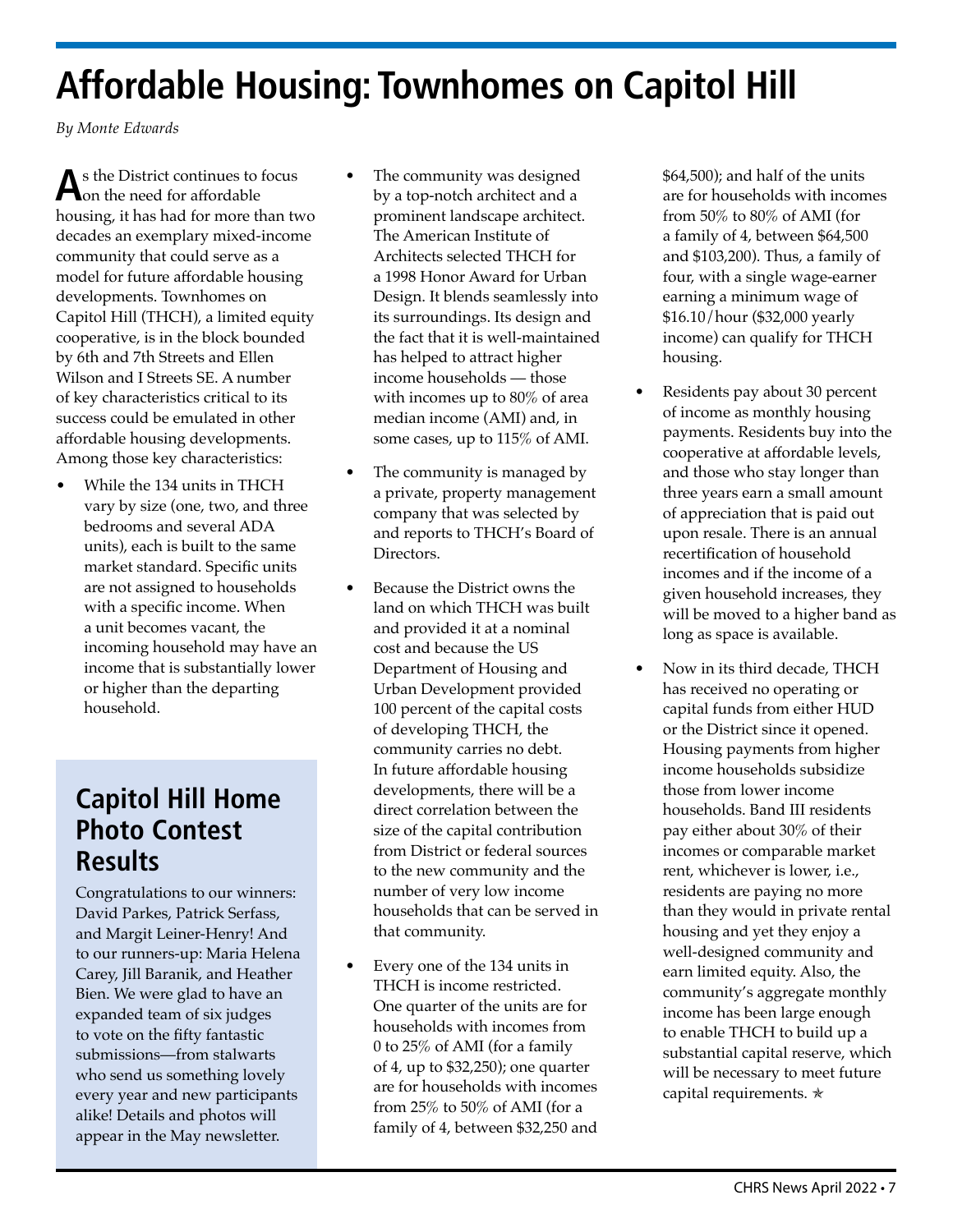# IMAGES COURTESY ELIZABETH NELSON **GES COURTESY ELIZABETH**

#### **House Tour,** *continued from cover*

• St. Peter's rectory is home to pastor Rev. Gary Studniewski and other clergy, and is also home to historic furnishings including religious iconography and Waterford crystal chandeliers. If you've walked past it, you've no doubt wondered what's inside—this is a rare opportunity to find out.

Be sure to visit **[chrs.org/more](http://chrs.org/more-house-tour-2022)[house-tour-2022](http://chrs.org/more-house-tour-2022)** to see more photos and the most current information.

#### **St. Peter's rectory and pipe organ.**

**Walking Tours**

We've traditionally offered docent-led walks on Tour weekend—but this year, we're really going all out. CHRS President Beth Purcell has developed a brand new tour, "High Life and Low Points" featuring the alleys north of East Capitol Street and west of 7th Street. Note that the first of these is scheduled for 3:30 pm on Saturday. And the catalog will include instructions for a self-guided tour of the neighborhood immediately surrounding St. Peter's.

> **Refreshment Breaks.** Grab & go snack bags will be available at Hill Center on both days.

### **Virtual Tours**

The private homes will be available as 3-D scans—along with a "bonus" house (not included on the in-person tour) that features cleverly updated family heirlooms. On Tour weekend, a link to the virtual tour on our website will be emailed to ticket-holders. This is only for our guests and will not be made



**An unusual corner porch is just one of the highlights at 504 6th Street SE.** 

> available to the general public. We will also print the link on the ticket.

### **Tickets**

Tickets will be \$30 in advance, \$40 Tour weekend. Members will have an opportunity to purchase four tickets at the discounted price of \$25. Tickets will be sold primarily through Eventbrite, ending a day or two before Tour weekend. If tickets are still available at Tour time, they can be purchased at will-call location using cash, check, and the PayPal phone app.

*Continued on page 9* 



### **Tour volunteers—we need you!**

Your participation is essential to making the Tour a success. Many types of help will be needed prior to the Tour and during the Tour weekend. Most important are the docents needed to staff the houses and folks to work the will-call table at check-in, but we'll also need people to hang posters, promote the event on weekends at our Eastern Market kiosk (or through your own social media networks), and assorted other tasks.

If you can help, email [houseTourCHRS@gmail.com](mailto:houseTourCHRS%40gmail.com?subject=) with 'Volunteer' in the subject line. Many thanks!

8 • CHRS News April 2022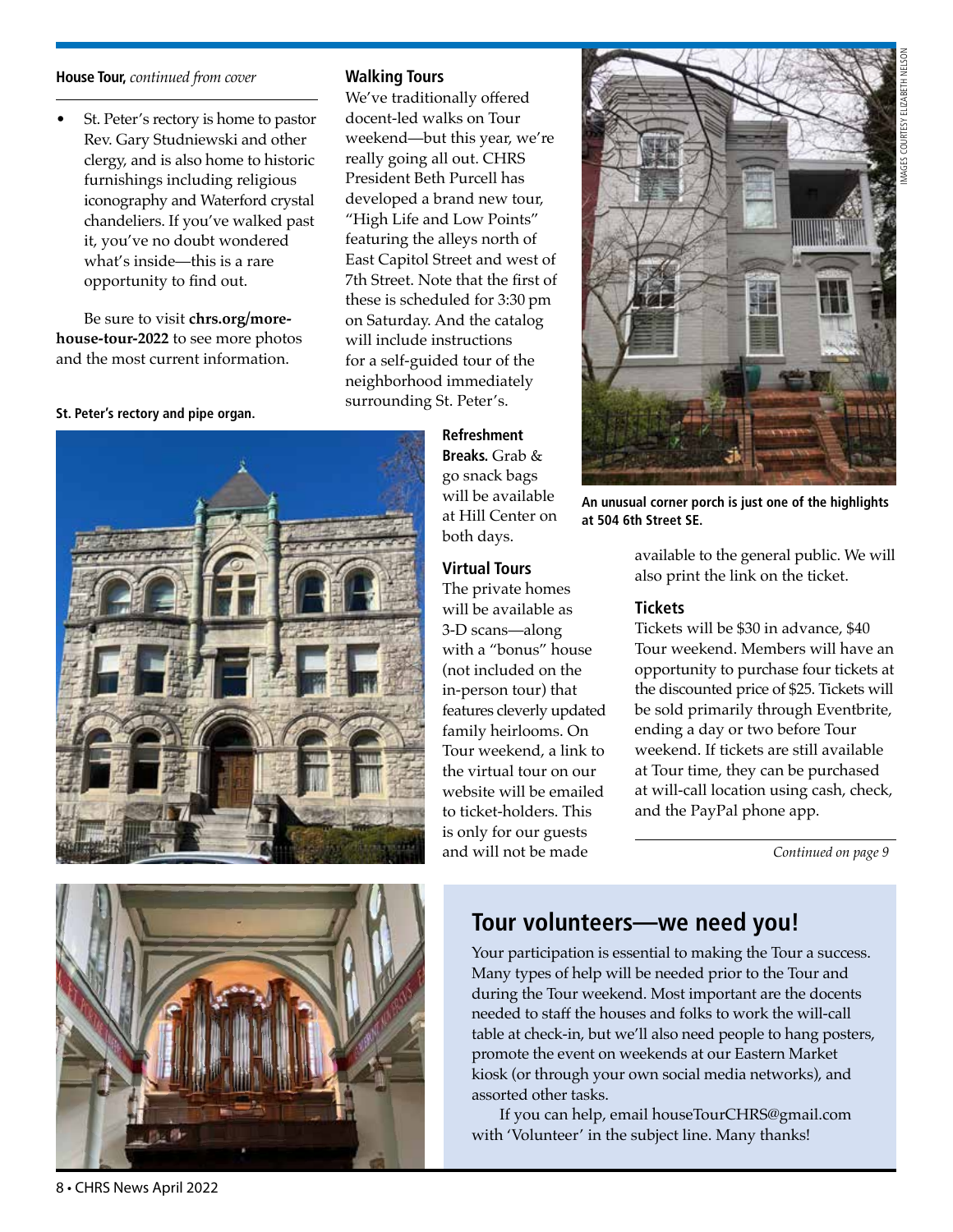### **In Memorium: Donna Scheeder**

*By Monte Edwards*

**D**onna Scheeder died on March<br>
7th of this year. I am grateful to have known her as a friend. She contributed greatly in service and advocacy, locally, nationally and internationally as well. After a distinguished career as Deputy Chief of the Congressional Research Service of the Library of Congress, she went on to serve as president of the International Federation of Library Associations and Institution and served on the governing board of IFLA for six years. She was an ANC Commissioner, a founding member of the Hill Center Board of Directors and recently took an active role in the advisory task force for the redesign of Eastern Market Metro Plaza Park and children's playground.

I knew her best over the past 18 years in her role as the Ward 6 Councilmember's appointee to The Eastern Market Community Advisory Commission (EMCAC), an organization charged with reviewing and offering recommendations about operations of the Market as well as all capital improvements, renovations and restorations of the Market. In 2004, the second meeting after Donna joined EMCAC, I was walking away from the meeting with Donna, and told her that I was impressed with

### **House Tour,** *continued from page 8*

**Checking In/Getting Tickets.** Each tourgoer will need to present proof of vaccination and an ID at will-call to pick up a ticket, catalog, and wristband. The wristband, like the ticket, is good for both days and must be shown to enter any of the tour stops. Masks are required at all indoor locations and will be available at will-call.

her observations at the meeting, and the EMCAC could best benefit from her insights and expertise if she were a member of the executive committee. I told her I would step down from my position as Vice Chair so she could assume that position. Donna's reply was "No, I think I would like to be Chair". And so, she served in that position for the last 18 years – to the absolute benefit of the Market.

In 2005, we were approaching the 100th anniversary of the death of Adolph Cluss, the designer of Eastern Market. Donna contacted the Goethe Institut, and soon we had the offer of a German band for the celebration and contact with the Lord Mayor of Heilbronn, Germany, Cluss' birthplace. On the day of the celebration we dedicated the plaque located on the side of the entrance. We had DC Mayor Anthony Williams and Lord Mayor Himmelsbach of Heilbronn as well as a Thomas Jefferson impersonator (to read the proclamation dedicating Eastern Market) on the podium with Donna.

In 2007, the Market burned and Donna led EMCAC in advocating for a full restoration of the Market, rather than the \$1.2 million repair and restoration that was being planned. EMCAC worked closely with the

architect and multiple city agencies throughout the rebuilding process, resulting in the \$22 million restoration we see today. The successful restoration and grand reopening was celebrated on June 27, 2009, but the plans were for only the Mayor to speak. Our efforts to change the ceremony to have Donna speak as well as the Mayor were not successful. But, we had arranged for a Cluss impersonator and a horse-drawn carriage to deliver him to the Market. We had Donna and Councilmember Ambrose join him in the carriage, and instructed the driver of the carriage to drive right up to the podium. The Mayor then politely welcomed them and Donna had a chance to speak.

In 2015 Donna spoke on behalf of the ILFA at a session of the United Nations. She quoted the American poet, Ralph Waldo Emerson, "Do not follow where the path may lead. Go instead where there is no path and leave a trail." A most appropriate epitaph for our much esteemed colleague and neighbor, Donna Scheeder. She will be greatly missed, and our thoughts are with her family and friends. <del>★</del>

**Discount and Comp Tickets.** Members will have an opportunity to purchase as many as four tickets at the discounted price of \$25, if they do so by April 10. We will email members a link to Eventbrite the last week in March, before it is posted to our website. If you haven't received the link by April 1, check your spam folder and contact the Committee: [housetourchrs@gmail.com](mailto:housetourchrs%40gmail.com?subject=).

Members who join at the \$250, \$500, or \$1,000 levels will receive free tickets. We will be contacting them to determine interest. If you believe you fall into this category, but have not been contacted by April 8, please email [housetourchrs@gmail.com](mailto:housetourchrs%40gmail.com?subject=). \*